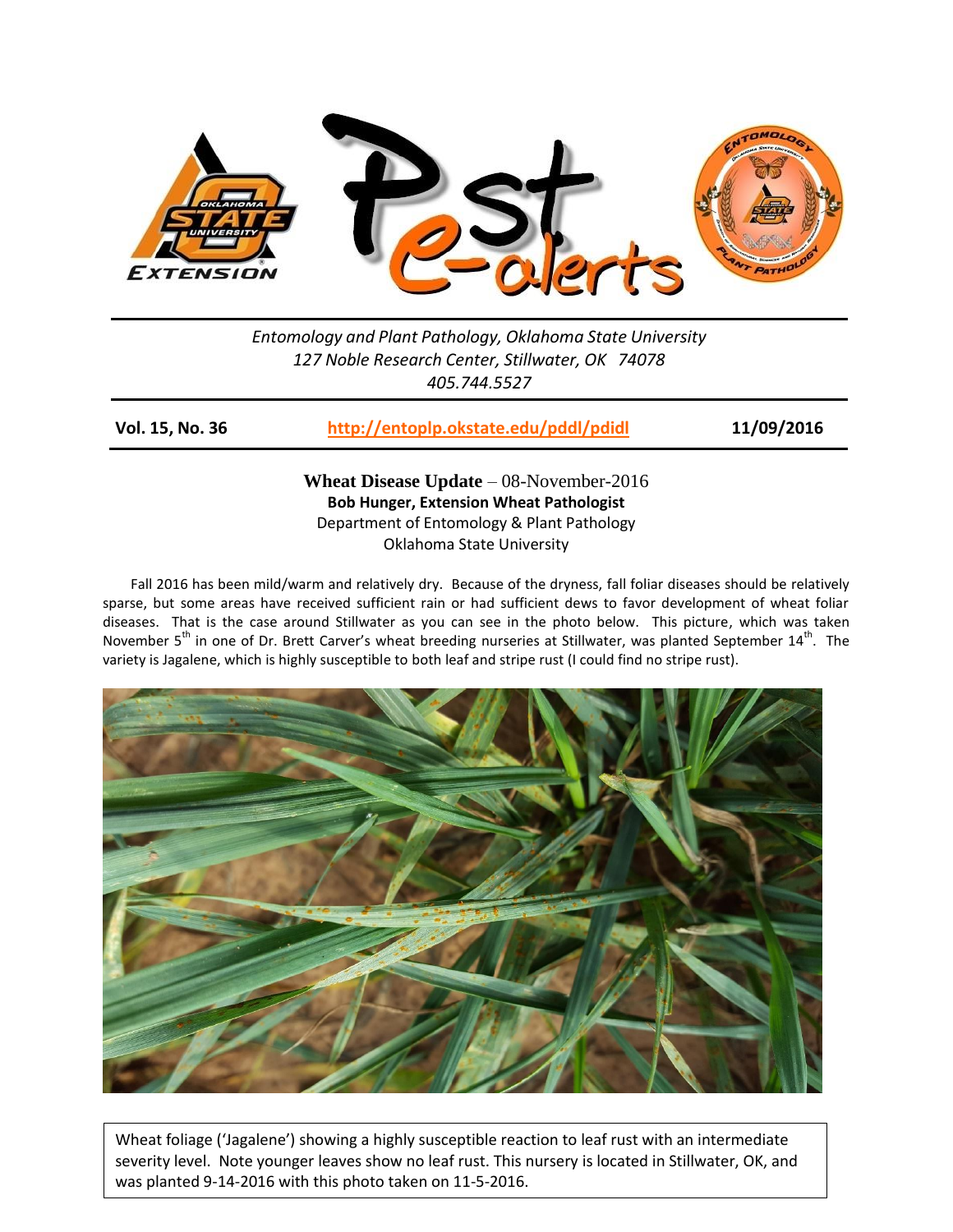I am not a proponent of spraying in the fall to control fall foliar diseases such as leaf rust because leaf rust development slows and stops once we get to winter temperatures in late November-January (basically <60 F). Typically the lower/older leaves with leaf rust pustules die, but the youngest leaves are green and healthy. Grazing helps to remove leaf rust infections, is not harmful to cattle, and also "opens" the canopy so there is increased air circulation and drying that are less favorable to development of leaf rust. Given these considerations, spraying to control leaf rust in the fall typically is not necessary. The primary concern with fall leaf rust is that with a mild winter and sufficient moisture, the rust will survive through the winter and inoculum will be present in fields to start the disease early in the spring. Hence, monitoring of fields through the late winter and early next spring is recommended to see if application of a fungicide to control rust is indicated in the early spring.

Other samples that have come to the lab for diagnosis appear to be related to abiotic conditions such as dryness or low fertility. Some leaf spots have been observed on these samples, but they are either secondary or of low incidence and not a cause of major concern. Dr. Misha Manuchehri (OSU Weed Specialist) sent the following photo showing leaf spots she observed on plants in a trial located near Perkins, OK. Dr. Manuchehri is bringing a sample for us to isolate from, but this appears to be tan spot. Leaf spotting diseases such as tan spot and septoria leaf blotch typically do not appear until late February or March.



Leaf spots (most likely tan spot) on wheat foliage (variety not known). This nursery is located near Perkins, OK. Photo taken the first week of November 2016 by Dr. Misha Manuchehri.

For all the foliar wheat diseases (leaf rust, stripe rust, powdery mildew, tan spot, and septoria leaf blotch), control in the spring is more critical then control in the fall. I have heard of growers adding a shot of fungicide with a fall herbicide application to limit disease present. I have no data to support the value of such an application, but there may be some value to it because plants are smaller and not growing as actively so limiting the amount of foliage loss due to a disease such as tan spot will contribute to the overall health of the wheat going into winter. BUT ESPECIALLY, watch these fields starting in late February to see if an application is merited because control of foliar diseases is much more critical in the spring than in the fall.